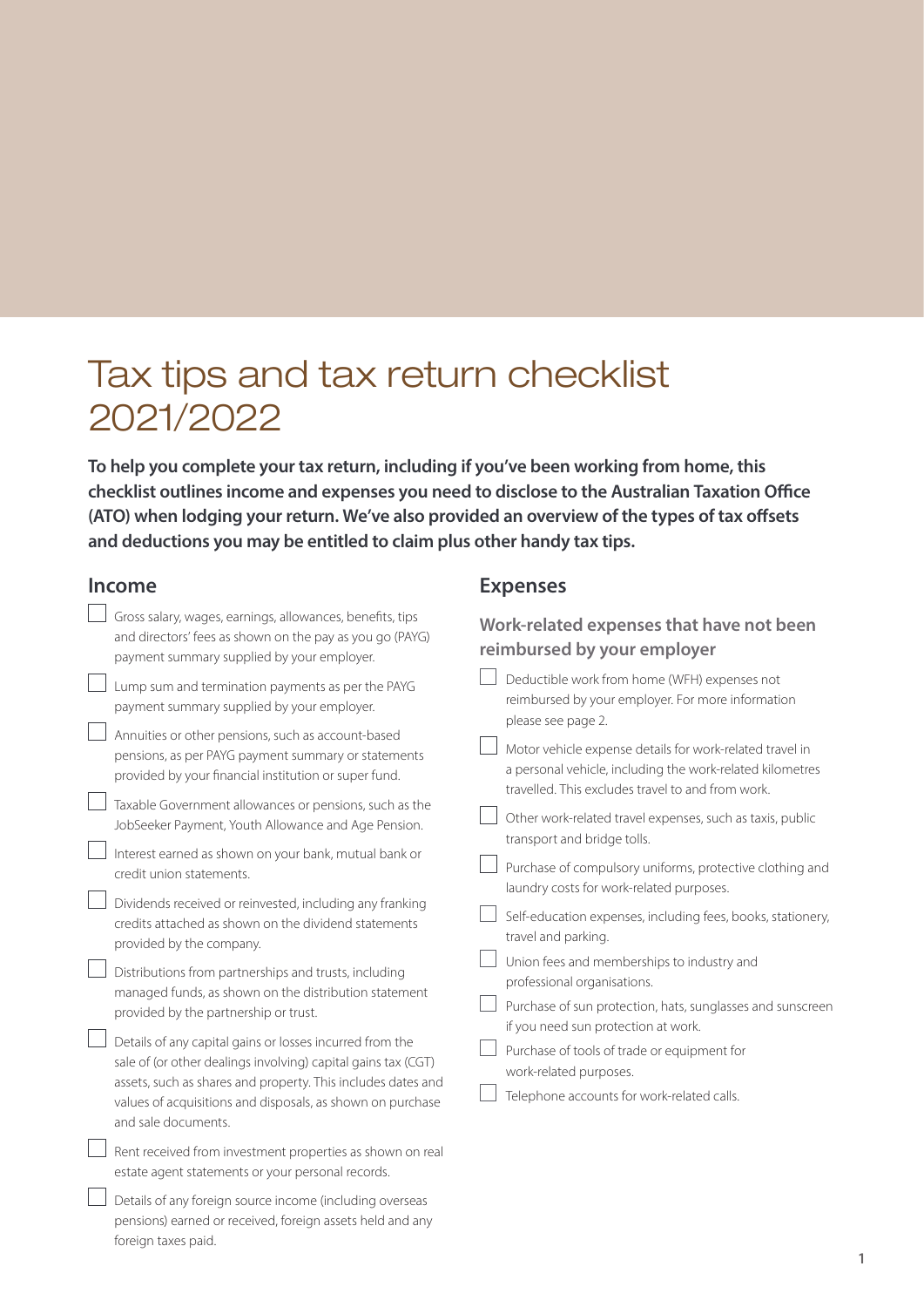#### **General expenses**

Donations of \$2 or more to registered charities.

 $\Box$  Tax preparation fees, including travel to your tax agent.

## **Tax offsets and deductions**

You may be entitled to the following tax offsets (rebates) and deductions for the year ended 30 June 2022.

## **Deductions for expenses related to working from home**

If you are working from home and incur expenses that are not reimbursed by your employer, you may be able to claim them as a tax deduction. The expenses must be directly related to working from home and you need to keep a record of your working from home hours and your expenses. There are three ways you can choose to calculate additional running expenses:

**Shortcut method** – A deduction of \$0.80 for each hour worked from home is allowed if you incur additional deductible running expenses as a result of working from home. This shortcut method is only available from 1 March 2020 to 30 June 2022.

#### **Fixed rate method** – allows:

- a rate of \$0.52 per hour for the cost of utilities, cleaning and depreciation of office furniture
- work-related phone and internet expenses, computer consumables and stationery
- work-related depreciation of a computer, laptop or similar device

**Actual cost method** – claim the actual work-related portion of all running expenses, calculated on a reasonable basis.

**For more details, please refer to the ATO website under 'working from home expenses'.**

## **Deductions if your home is not your principal place of business**

| Deductions you may<br>be able to claim                                                        | You do<br>have a<br>work area | You don't<br>have a<br>work area |
|-----------------------------------------------------------------------------------------------|-------------------------------|----------------------------------|
| Cost of using a room's utilities<br>such as gas and electricity                               | Yes                           | Yes                              |
| Work-related phone costs                                                                      | Yes                           | Yes                              |
| Decline in value (depreciation)<br>of office equipment such as<br>desks, chairs and computers | Yes                           | Yes                              |
| Decline in value (depreciation)<br>of curtains, carpets and<br>light fittings                 | Yes                           | No                               |
| Occupancy expenses such<br>as rent, mortgage interest,<br>insurance and rates                 | No                            | No                               |

Source ATO: [https://www.ato.gov.au/Individuals/Income-and-deductions/](https://www.ato.gov.au/Individuals/Income-and-deductions/Deductions-you-can-claim/Working-from-home-expenses/) [Deductions-you-can-claim/Working-from-home-expenses/](https://www.ato.gov.au/Individuals/Income-and-deductions/Deductions-you-can-claim/Working-from-home-expenses/)

#### **Private health insurance offset**

Depending on your income and age, you may be eligible for a tax offset of up to 32.8% on your health insurance.

If you haven't claimed a reduced premium from your health fund, then you can claim an offset in your tax return.

#### **Spouse super contribution offset**

If you made personal superannuation contributions on behalf of a spouse, there is a tax offset of up to \$540 per year. This is available for spouse contributions of up to \$3,000 per year, where your spouse earns less than \$37,000 per year, and a partial tax offset for spousal income up to \$40,000 per year.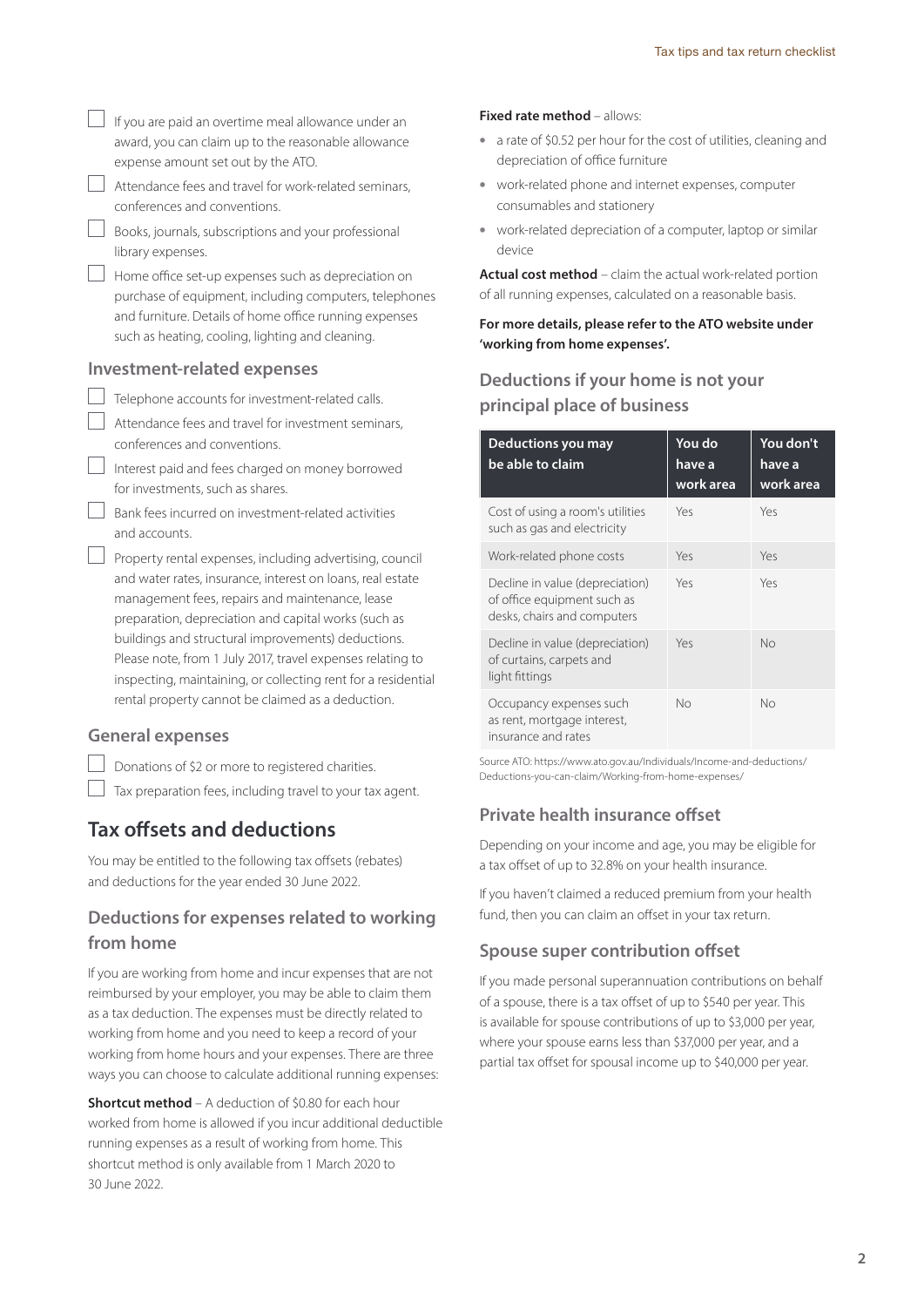#### **Senior Australians pensioner tax offset**

If you are eligible for the senior Australians pensioner tax offset (SAPTO) you are able to earn more income before you have to pay tax and the Medicare levy.

## **Super tax hints**

Super is a tax-effective way to save for retirement. The following section contains some tips to help you maximise your super.

## **Contribution limits**

For the 2021/22 financial year the maximum non-concessional (or after-tax) super contributions are capped at \$110,000 per person per year or up to \$330,000 over three years using the bring-forward provisions. The ability to make non-concessional contributions and take advantage of the three year bringforward provision is subject to your total super balance as at 30 June of the previous financial year, your age and whether you have satisfied the work test (if between ages 67–74).

Concessional contributions, or those made with pre-tax money, are limited to \$27,500 per person per year. Unused concessional contribution caps from the 2018/19 financial year and later years may be used for up to five financial years as long as your total superannuation balance on 30 June prior to the financial year of contribution is less than \$500,000. Please note, voluntary concessional contributions, such as salary sacrifice or personal deductible contributions, are subject to age restrictions and the work test and work test exemption (if between ages 67–74).

#### **Salary sacrifice**

A salary sacrifice strategy allows you to make contributions to super from your pre-tax salary. Your salary is then reduced by the amount you choose to sacrifice. The benefits of this are two-fold: not only does your super balance increase, but this strategy could also reduce your taxable income and therefore the amount of tax you pay. Also, super contributions are concessionally taxed at just 15% (up to 30% for individuals with income over \$250,000) instead of your marginal tax rate, which could be as high as 47%.

### **Personal deductible contributions**

If you are eligible to contribute to super, you may make voluntary personal contributions and claim a tax deduction up to your concessional contribution cap.

This gives you greater flexibility to top up your concessional contributions made by your employer, especially if your employer does not offer salary sacrifice. For example, you can time your final contributions leading up to 30 June each year and make the most of your concessional contribution limits and the resulting tax benefits.

#### **Super co-contributions**

If you receive at least 10% of your income from employment or self-employment and you earn less than \$41,112, you may be eligible for the maximum super co-contribution of \$500 from the Government for an after-tax contribution to super of \$1,000. The co-contribution phases out once you earn \$56,112 or more.

The ATO uses information on your income tax return and contribution information from your super fund to determine your eligibility.

#### **Super splitting**

If you want to split your super contributions with your spouse, this can usually only be done in the year after the contributions were made. Therefore, from 1 July 2021, you may be able to split up to 85% of any concessional (or pre-tax) contributions you made during the 2020/2021 financial year with your spouse.

Apart from making the most of your super, there are other ways you can minimise your tax liability.

#### **Capital gains and losses**

A capital gain arising from the sale of an investment property or shares and capital losses can be used to offset the capital gains. For example, you may have sold investments that were no longer appropriate for your circumstances and any capital losses realised as a result can be offset against any capital gains you have realised throughout the year. Unused losses can be carried forward to offset capital gains in future years.

Please seek financial advice before making changes to your investments